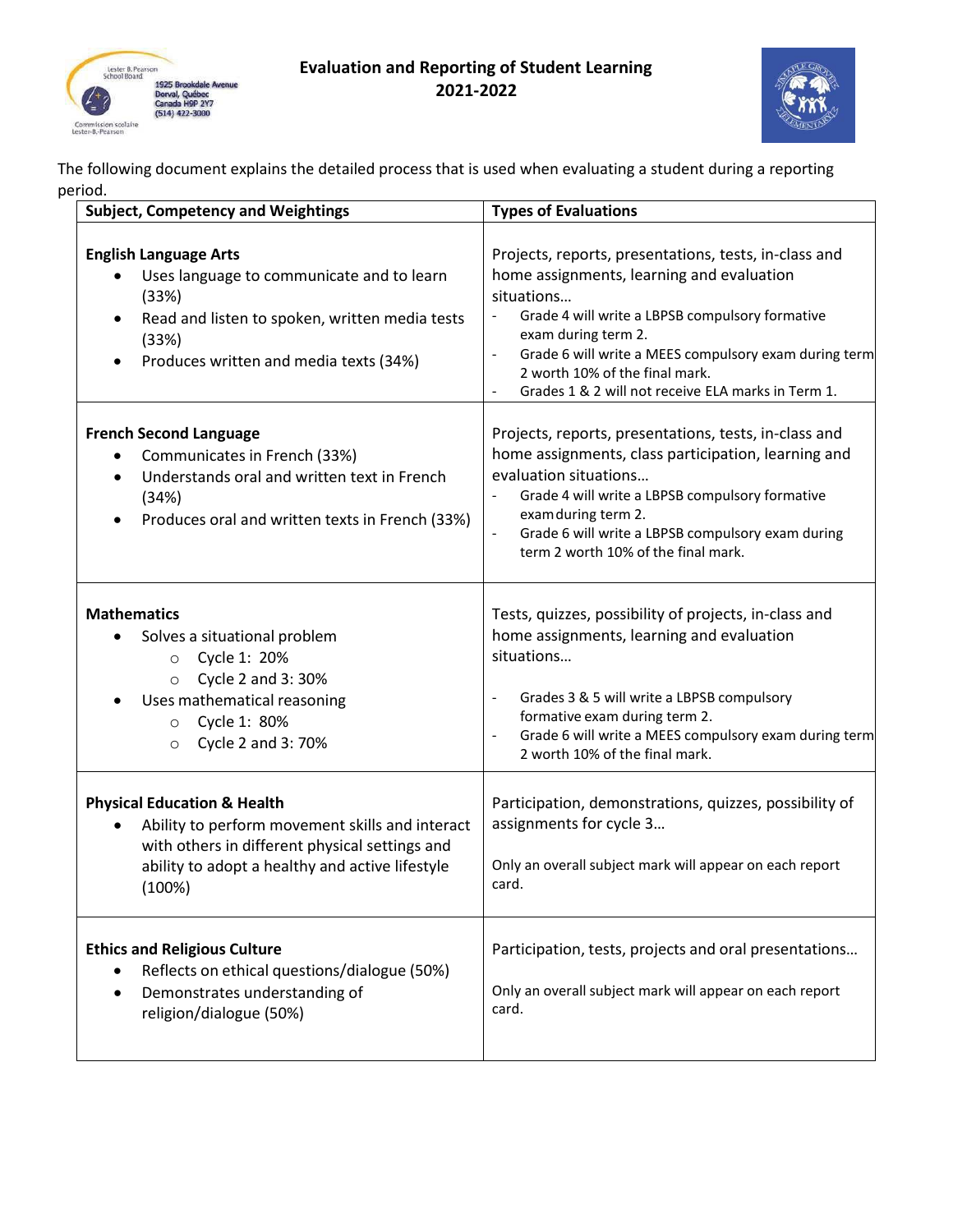| <b>Visual Arts</b><br>To produce individual and media works (70%)<br>To appreciate works of art (30%)                                                                                                                                                                                                                                                                                          | Participation, projects and presentations<br>Only an overall subject mark will appear on each report<br>card.                                                                   |
|------------------------------------------------------------------------------------------------------------------------------------------------------------------------------------------------------------------------------------------------------------------------------------------------------------------------------------------------------------------------------------------------|---------------------------------------------------------------------------------------------------------------------------------------------------------------------------------|
| <b>Music</b><br>To appreciate and interpret musical pieces<br>(70%)<br>To appreciate musical works (30%)                                                                                                                                                                                                                                                                                       | Participation, performances and presentations<br>Only an overall subject mark will appear on each report<br>card.                                                               |
| <b>Geography, History and Citizenship</b><br>Ability to understand different societies and<br>their territories from a geographical and<br>historical perspective, interpret changes that<br>occur within a society and its territories,<br>compare certain aspects of societies to<br>appreciate their diversity<br>Cycle 1: N/A<br>$\circ$<br>Cycle 2: 100%<br>$\circ$<br>Cycle 3: 100%<br>O | Tests, quizzes, class participation, in-class and home<br>assignments and projects<br>Only an overall subject mark will appear on each report<br>card.                          |
| <b>Science and Technology</b><br>Ability to explain or solve scientific or technical<br>problems, use scientific and technical tools,<br>objects and procedures, communicate in the<br>language used in science and technology<br>Cycle 1: N/A<br>$\circ$<br>Cycle 2: 100%<br>$\circ$<br>Cycle 3: 100%<br>$\circ$                                                                              | Tests, quizzes, class participation, in-class and home<br>assignments, projects and experimental activities<br>Only an overall subject mark will appear on each report<br>card. |

## **Students with Special Needs**

Please note that some students with special needs are provided with an individualized program to meet their needs. Their programs, including the evaluation and reporting procedures, may differ from those described in these pages. The teachers, in collaboration with the school's resource department, develop Individual Education Plans (IEPs) that outline the individualized programs, strategies implemented as well as resource support measures.